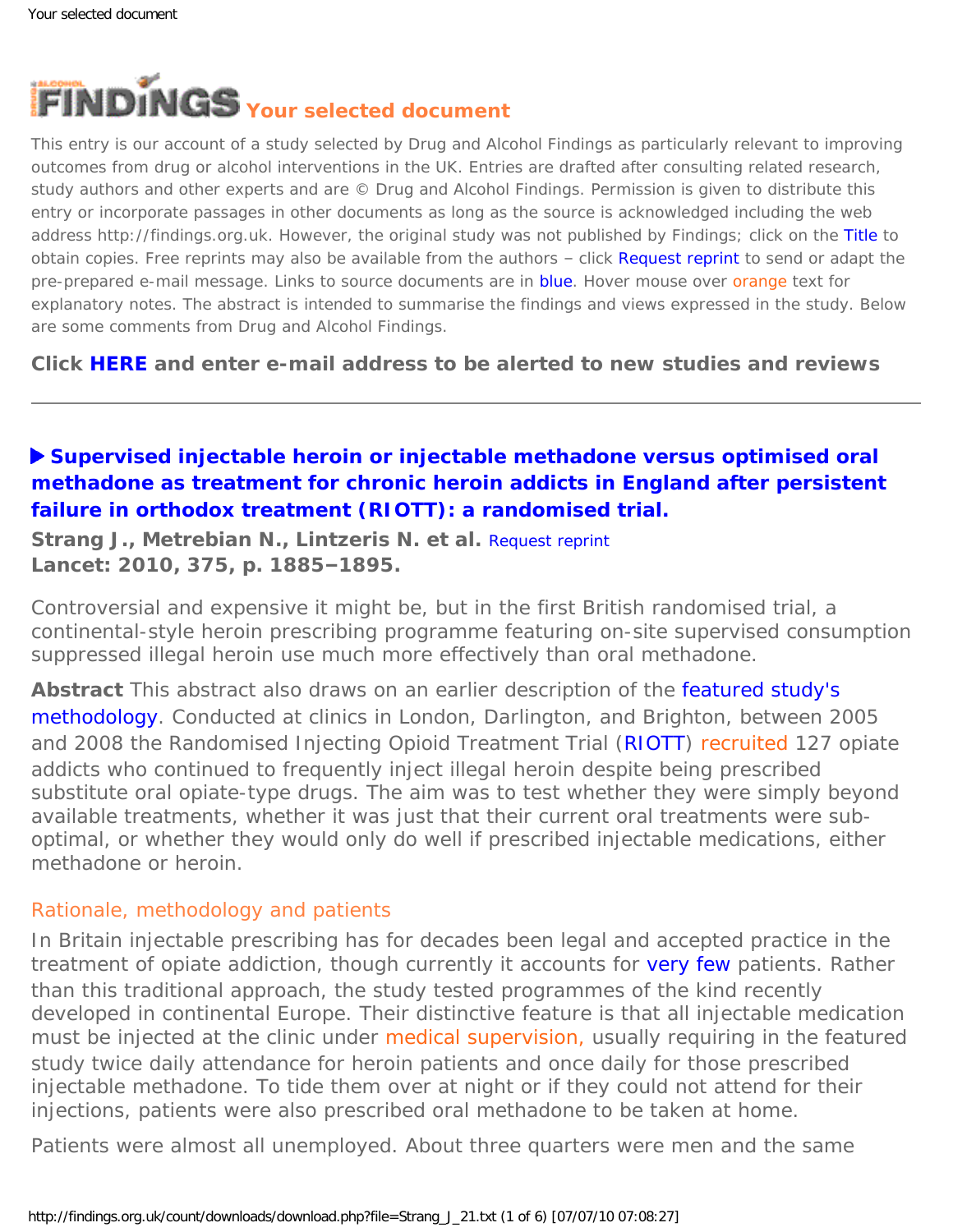#### Your selected document

proportion had been in prison. All were using street heroin virtually daily; 43% also reported regular cocaine use. Aged on average 37 years, they had used opiates for 17 years and injected for 14. As required to join the study, all had previously been treated for their opiate use. On average each had tried treatment four times for in total 10 years; 4 in 10 had tried drug-free residential rehabilitation.

For six months these 127 patients were randomly allocated either to injectable methadone or heroin, or to continue on oral methadone. If necessary doses were individually adjusted to [high levels](#page-0-0) to achieve maximal comfort and suppression of illicit opiate use. Regular psychosocial support was also available. Additionally, to optimise the oral methadone option, at first patients were required to take all weekday doses under supervision at the clinics, supervision continued on at least three days a week, and they were offered frequent keyworking sessions and medical reviews. After the six months of the trial, patients were reassessed for the most appropriate treatment, including possible injectable prescribing for those previously allocated to oral methadone.

#### Heroin improves retention and suppresses illegal use

The featured report dealt with retention in treatment and the degree to which the three treatments suppressed illegal heroin use. An innovation was a urine test capable of identifying whether a patient had taken illegal as opposed to prescribed heroin, meaning that (unlike other similar studies) the study did not have to rely on patients' own accounts, though these too were obtained through interviews half way through and at the end of the six-month trial.

By the end of the trial, 88% of the patients assigned to injectable heroin remained in treatment, 81% on injectable methadone, and 69% on oral methadone, differentials largely due to more patients not starting their methadone treatments rather than more dropping out part way through.

Poor attendance among the oral methadone patients meant that 58% of the urine tests were missed due to non-compliance, far more than among the injectable heroin (15%) or methadone (35%) patients. For the main analysis, these tests were [counted as positive](#page-0-0) for illegal heroin. On this basis, the proportion of tests free of illegal heroin increased over the first six weeks as medication doses were adjusted, and then levelled off. The initial increase in the heroin-free tests was steepest and the final level highest among patients allocated to injectable heroin. After adjusting for other factors, 66% met the study's criterion for responding well to treatment – at least half the tests free of illegal heroin from week 14 on, considered a clinically meaningful improvement. In contrast, this criterion was satisfied by just 30% on injectable and 19% on oral methadone, creating a statistically significant advantage for the heroin patients. The more stringent criterion of no more than two tests indicative of illegal heroin use ("near abstinence") was met respectively by 41%, 9% and 7% of patients in the three treatments.

Urine tests corroborated the patients' own accounts over the last month of the trial. Of the heroin patients, 51% said they had not used illegal heroin at all compared to 29% allocated to injectable and 17% to oral methadone.

All three serious adverse events related to the medications prescribed in the study were non-fatal overdoses immediately after patients had injected at the clinics, two after injecting heroin. Patients were treated on-site and did not require admission to hospital.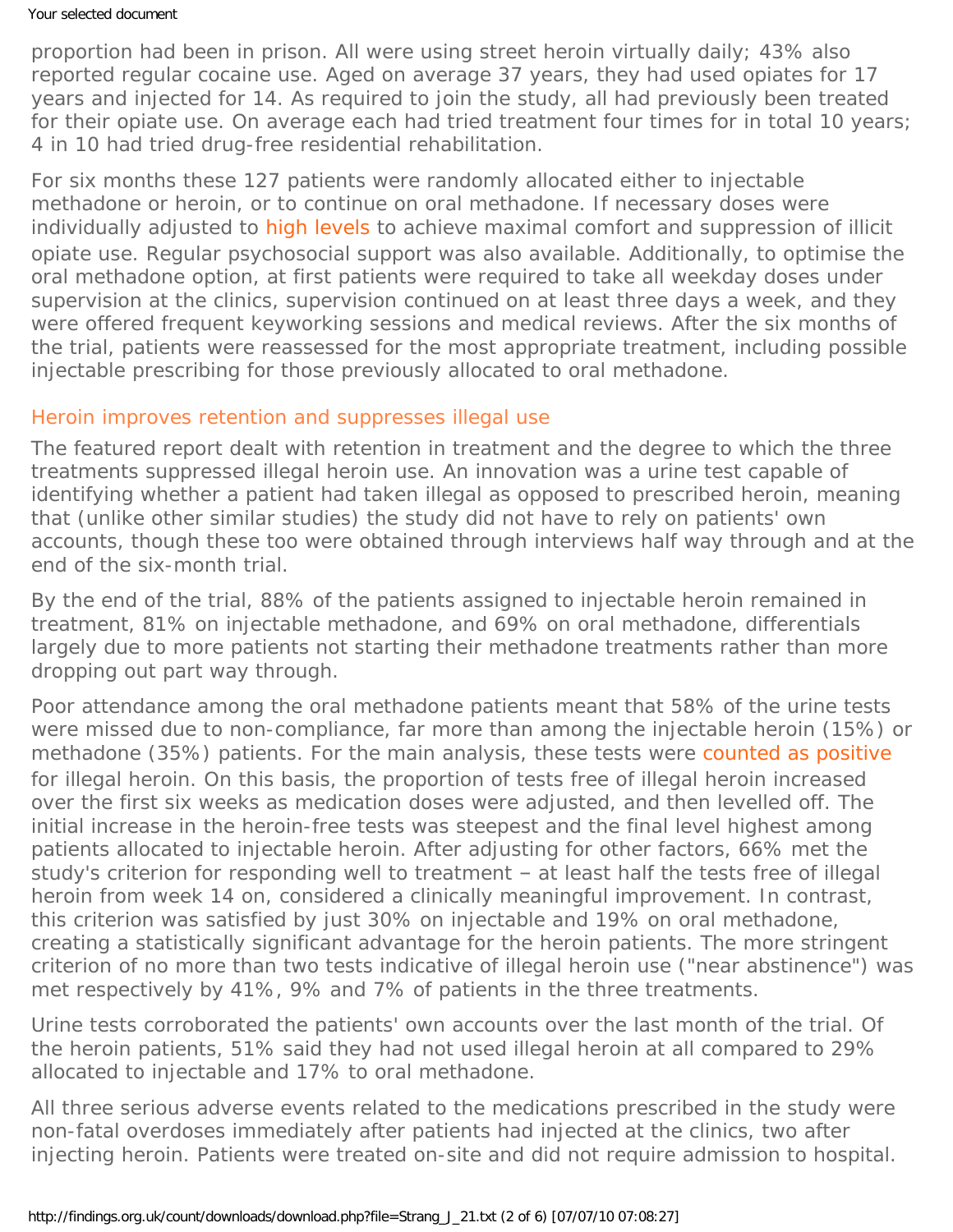#### Your selected document

These events occurred after one in every 6613 injections of heroin and one in every 5551 of methadone.

## The authors' conclusions

The authors said the study had shown that treatment with supervised injectable heroin leads to significantly and substantially lower use of street heroin than supervised injectable methadone or optimised oral methadone. The differential was evident within the first six weeks, potentially meaning that people who are (or are not) going to benefit from the expensive injectable heroin option can rapidly be identified. From a baseline of near-daily heroin use despite being in treatment, heroin patients generally achieved clinically meaningful improvements; by the end of the study, nearly half were close to abstinent from street heroin. But about a fifth of patients previously not doing well on oral methadone also greatly improved on the study's optimised oral methadone programme. Though outcomes were also better with injectable rather than oral methadone, this advantage was not great nor statistically significant.

Though rare per injection, the incidence of overdoses after injection mandates provision for medical emergencies in the form of trained and vigilant staff and resuscitation equipment, adding to an expense justified by the severity of the addiction of this minority of patients and the consequences for the patient and society if it remains inadequately treated. With other similar trials overseas, the results of this trial suggest that supervised injectable heroin should now be provided, with close monitoring, for carefully selected, chronic heroin addicts in Britain previously unresponsive to mainstream treatments.

FINDINGS The questions posed by the study were whether these patients, who remained wedded to illegal heroin despite extensive treatment, were simply beyond available treatments, whether they needed injectable medications, or whether it was just that their current oral treatments were sub-optimal. For some, each of these three propositions was true. A third did seem beyond current treatments even as extended and optimised by the study. For a fifth, 'all' it took was to individualise and optimise dosing, psychosocial support and treatment planning in a continuing oral methadone programme. But despite these attempts to make the most of oral methadone, nearly half the patients only did well if prescribed injectable medications. Of these medications, heroin was superior to methadone at suppressing illegal heroin use. The upshot was that the most reliable way to divorce the patients from regular illegal heroin injecting was to prescribe the same drug to be taken in the same way, but legally and under medical supervision. Given this, two thirds of these seemingly intractable patients responded well as defined by the study.

Other heroin prescribing trials have been reviewed by [Findings](https://findings.org.uk/count/downloads/download.php?file=Ashton_M_22.pdf) and [more recently](https://findings.org.uk/count/downloads/download.php?file=Lintzeris_N_10.txt) by one of the researchers from the featured study. The conclusion was that while it does not always 'rescue' previously intractable patients, and other more conventional treatments can help if optimally delivered, heroin prescribing does usually improve on the substance use and psychosocial outcomes achieved with oral drugs. However, there are safety concerns and it is an expensive option to be reserved for the minority of patients who do not benefit from mainstream maintenance prescribing. These lessons from the research have been reflected in [UK national clinical guidelines](http://www.dh.gov.uk/en/Publicationsandstatistics/Publications/PublicationsPolicyAndGuidance/DH_104819) and in [guidance](http://www.nta.nhs.uk/inject-hero-full.aspx) issued by England's National Treatment Agency for Substance Misuse.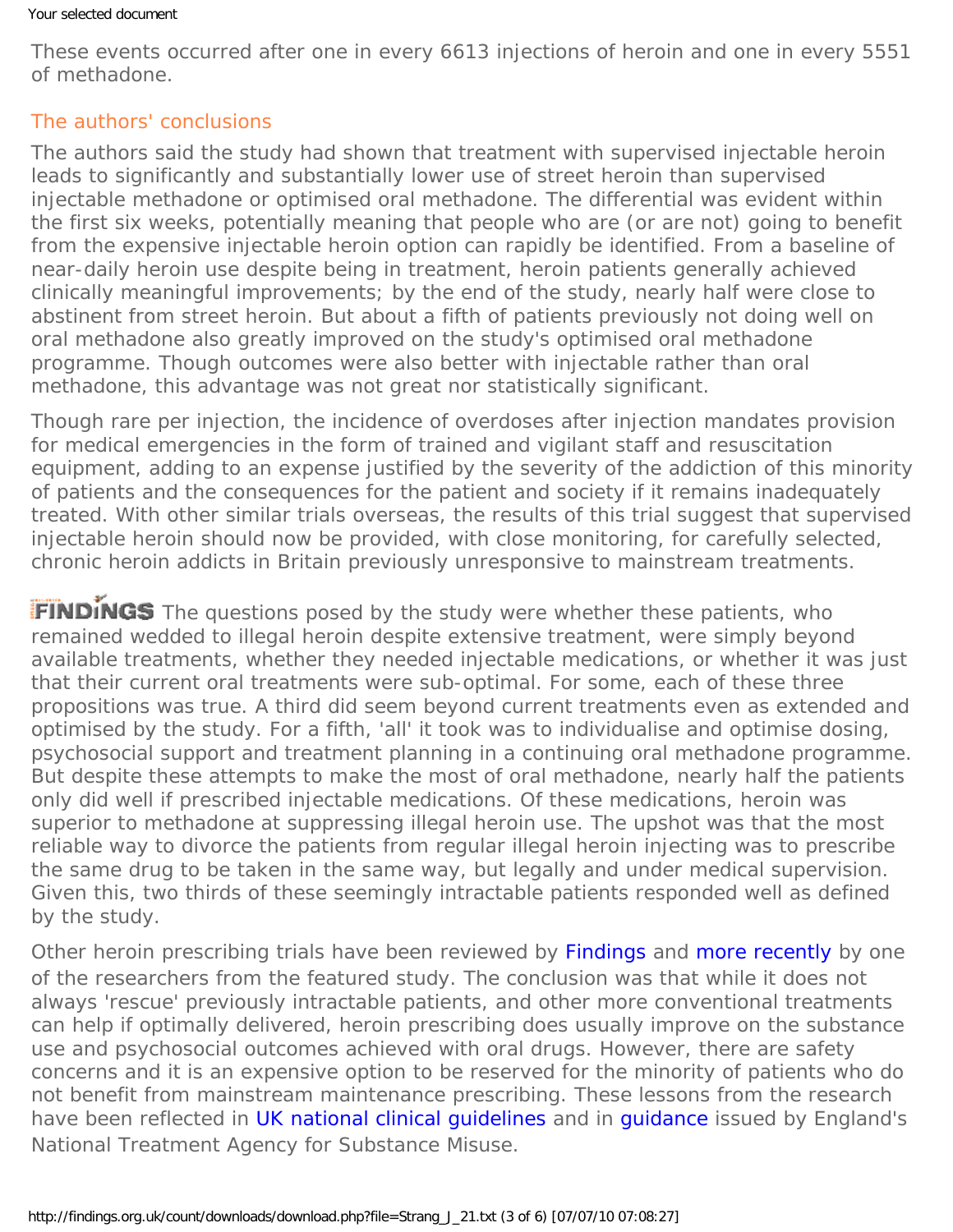# Is a 'so what' reaction justified?

The main question over these findings (see below) are their apparent reliance on the assumption that missed tests were positive for heroin. But taking them at face value, they represent major achievements which transformed the lives of many patients and probably also saved some lives. Yet with respect to the key issue – the advantages of heroin prescribing relative to methadone – one reaction to the findings might be, 'No surprise: why *would* people continue to buy illegal heroin, risking their health and freedom, when they can have it for free?' That things are not so simple is indicated by the fact that a third of the patients allocated to legal heroin continued to [frequently](#page-0-0) use illegal supplies, that recruitment to the study was unexpectedly slow, and that [40%](#page-0-0) of patients otherwise eligible to join the trial and get a chance of injectable heroin missed the required intake appointments. It is not a foregone conclusion that an offer of legal injectable heroin will be accepted by patients dependent on illegal supplies, even if they are already in treatment, or that once accepted and implemented, legal supplies will displace illegal use.

Findings published so far from the study leave it vulnerable to the accusation that it simply showed that legal heroin can substitute for illegal heroin, not a great step forward. Such reactions heighten the importance of the other outcomes [promised by](http://www.controlled-trials.com/ISRCTN01338071) the trial, especially crime, health, quality of life and social reintegration. These were in part at least presented at a [conference](http://www.kingshealthpartners.org/khp/2009/09/15/untreatable-or-just-hard-to-treat/) in September 2009. On such measures it seems injectable medications and heroin in particular had a far less clear-cut advantage, possibly due to the short-term nature of the trial and the small sample. If the choice (as for many patients it was) is between heroin self-injection in a hygienic, controlled and medically supervised environment with a pharmaceutical product, versus similar injections of street heroin outside the clinic, the former is certainly less risky to immediate and long-term health – a point which seems to have been made by the incidence of overdoses. Outside the clinic these might have been more serious.

## Implementing heroin treatment

Accepting that (as per [national guidelines\)](http://www.dh.gov.uk/en/Publicationsandstatistics/Publications/PublicationsPolicyAndGuidance/DH_104819) heroin prescribing will remain a niche option for patients not doing well in optimised oral programmes, the hope is that this trial will pave the way for a revival of the treatment in Britain by showing that it can be done safely, with the expected benefits for patients and society, and without the risk that the drug will be sold on the illicit market. Supervised consumption is a presumed requirement for meeting these criteria; if heroin prescribing is to make a revival, the feasibility of implementing this requirement will be critical.

Studies in continental Europe and Britain have shown that requiring on-site injecting or smoking of heroin several times a day is feasible. However, this can only work for patients who can quickly and easily get to the clinic. Unless the network of heroin prescribing centres is greatly expanded, on-site consumption will leave large parts of Britain unserved, especially rural areas. There are other options (such as supervised consumption in a pharmacy, local surgery or drug service) but these will not be easy to organise and may be considered unsafe. The same problem arises even if on-site consumption is limited to the early stages of treatment, a precaution which may be considered necessary on patient safety grounds and one recommended by [national](http://www.dh.gov.uk/en/Publicationsandstatistics/Publications/PublicationsPolicyAndGuidance/DH_104819)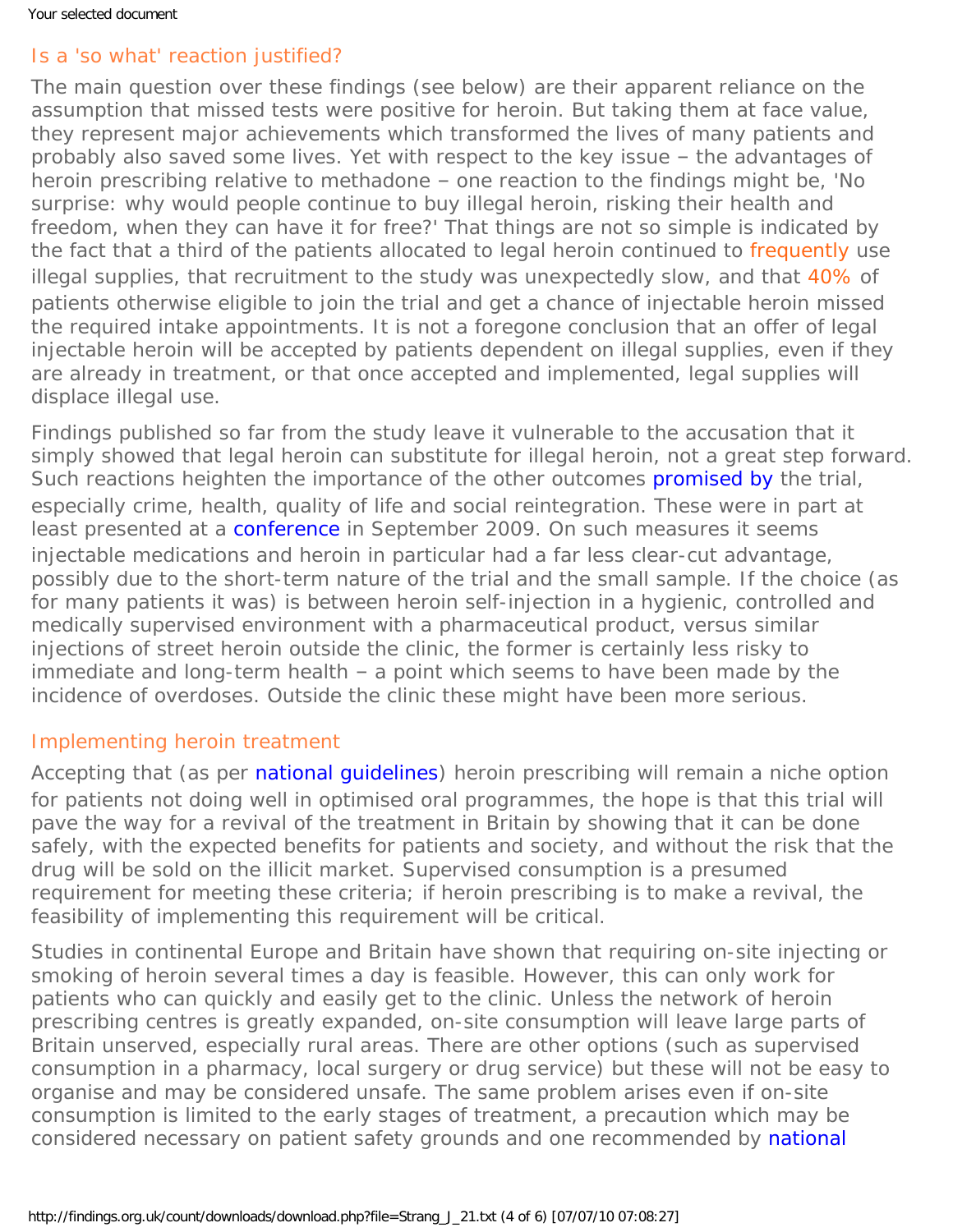[guidelines](http://www.dh.gov.uk/en/Publicationsandstatistics/Publications/PublicationsPolicyAndGuidance/DH_104819). The inconvenience of on-site consumption can be tempered by allowing patients to skip visits and take oral medication instead, an opportunity most took advantage of in [Swiss trials](https://findings.org.uk/count/downloads/download.php?file=Ashton_M_22.pdf). Insisting instead on the return of used ampoules - a tactic used with seeming success in [London](http://dx.doi.org/10.1080/09595230120079576) - may be a less intrusive and expensive way to prevent diversion.

#### Methodological issues

The biggest question mark over the results of the trial is the assumption in the primary analysis that all unexplained missing tests were positive for illegal heroin. An extra 43% were missed by the oral methadone patients as opposed to the heroin patients. In the unadjusted figures, an extra 45% on heroin met the criterion for responding to treatment, a benchmark which required at least half the tests to be free of illegal heroin. It seems possible that this advantage was due largely – perhaps even entirely – to the assumption that missed tests would have indicated illegal heroin use. Though a usual assumption to make, it might be incorrect, especially if disappointed patients allocated to methadone sought treatment elsewhere. In a German heroin prescribing trial, this is exactly what [seems to have happened](https://findings.org.uk/count/downloads/download.php?file=Lintzeris_N_10.txt). In this study many patients allocated to oral methadone never started treatment. Partly as a result, after a year significantly more patients remained on injectable heroin. However, the same proportions were in some kind of treatment.

Inevitably, a highly controlled trial like this raises questions about its applicability to routine clinical care. The study is probably best seen as a test of what happens when people who want injectable opioids are randomly allocated instead to oral methadone, rather than of what happens when people who want oral medications are randomised instead to injectables. The kudos and *esprit de corps* associated with a groundbreaking national trial, the desire to influence service provision by demonstrating that heroin prescribing can work, and the prospect that if one could show one benefited, the treatment would continue past the end of the trial, may all have raised the performance of patients allocated to heroin. For the other groups, the prospect of a chance of injectable heroin at the end of the trial if they stuck with the study and stayed in treatment and out of prison may also have been influential. Patients may have been deterred from joining the trial by the burden of research assessments and by the fact that they had a two in three chance of not being offered heroin. In normal practice more may come forward, though still it seems likely that few would both be suitable for and accept heroin prescribing on terms similar to those offered in the study, Also the strict 'no take-aways' policy of the study could in normal practice perhaps be relaxed for patients who are stable and socially integrated and especially for those in education, training or employment, making the treatment more palatable and offering an incentive to reintegration. Patients (as many methadone patients are) who were dependent on alcohol or regularly abusing benzodiazepines [were excluded](http://dx.doi.org/10.1186/1477-7517-3-28) from the trial.

*Thanks for their comments on this entry in draft to David Best of the University of the West of Scotland. Commentators bear no responsibility for the text including the interpretations and any remaining errors.*

Last revised 06 July 2010 [Comment on this entry](mailto:editor@findings.org.uk?Subject=Findings%20entry:%20Supervised%20injectable%20heroin%20or%20injectable%20methadone%20versus%20optimised%20oral%20methadone%20as%20treatment%20for%20chronic%20heroin%20addicts%20in%20England%20after%20persistent%20failure%20in%20orthodox%20treatment%20(RIOTT):%20a%20randomised%20trial)•> [Give us your feedback on the site \(one-minute survey\)](http://www.surveymonkey.com/s/C2PX7D5)

### **Top 10 most closely related documents on this site. For more try a [subject](https://findings.org.uk/topic_search.htm) or [free text](https://findings.org.uk/free_search.htm) search**

[Prescription of heroin for the management of heroin dependence: current status](https://findings.org.uk/count/downloads/download.php?file=Lintzeris_N_10.txt) REVIEW 2009 [Role Reversal](https://findings.org.uk/count/downloads/download.php?file=Ashton_M_22.pdf) THEMATIC REVIEW 2003

[First large-scale randomised trial boosts case for heroin prescribing](https://findings.org.uk/count/downloads/download.php?file=nug_8_7.pdf) NUGGET 2003

[The Drug Treatment Outcomes Research Study \(DTORS\): final outcomes report](https://findings.org.uk/count/downloads/download.php?file=Jones_A_4.txt) STUDY 2009